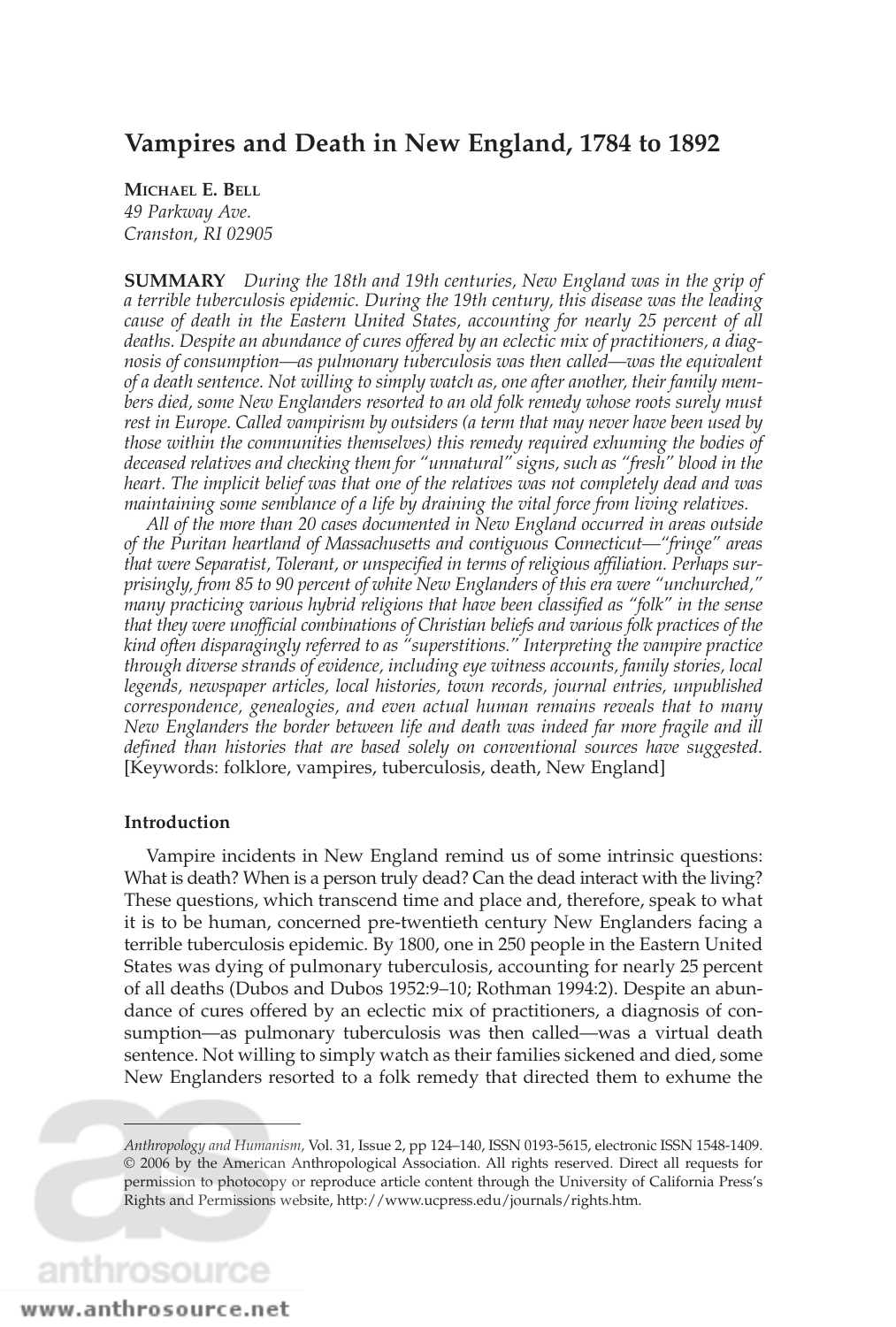bodies of deceased relatives and check them for signs considered to be extraordinary. For example, liquid, or so-called fresh blood in the heart was taken as a sign that it was the corpse that might be responsible for the continuing plague of consumption. To stem any further spread of the disease, the heart (and, sometimes, other organs) was cut from the body and burned to ashes. Often it was stipulated that the ashes be fed to anyone in the family suffering from consumption. A variant of this practice was to burn the entire corpse, sometimes having those afflicted inhale the smoke.

The most recent and best-documented incident occurred in Exeter, Rhode Island. In December of 1883, the wife of George T. Brown, Mary Eliza, died of consumption. Seven months later, his 20-year-old daughter, Mary Olive, succumbed. Within a few years, his only son, Edwin, was diagnosed with consumption. By then, it was obvious that Brown's 19-year-old daughter, Mercy Lena, also was ill. Her consumption was diagnosed as the "galloping" variety, and she quickly died and was entombed in the family vault on Chestnut Hill in January of 1892.

With no other hope to save his remaining family members, and pressured by friends and neighbors, Brown turned to the folk remedy, even though he reportedly had no faith in its efficacy. On Wednesday, March 17th, 1892, according to the *Providence Journal*:

four men... unearthed the remains of Mrs. Brown.... Some of the muscles and flesh still existed in a mummified state, but there were no signs of blood in the heart. The body of the first daughter, [Mary] Olive, was then taken out of the grave, but only a skeleton, with a thick growth of hair, remained.

Finally the body of [Mercy] Lena, the second daughter, was removed from the tomb, where it had been placed till spring. The body was in a fairly well preserved state.... The heart and liver were removed, and in cutting open the heart, clotted and decomposed blood was found, which was what might be expected at that stage of decomposition. The liver showed no blood, though it was in a well preserved state. These two organs were removed, and a fire being kindled in the cemetery, they were reduced to ashes, and the attendants seemed satisfied.

The old superstition of the natives of Exeter, and also believed in other farming communities, is . . . that, so long as the heart contains blood, so long will any of the immediate family who are suffering from consumption continue to grow worse; but, if the heart is burned that the patient will get better. And to make the cure certain the ashes of the heart and liver should be eaten by the person afflicted. [1892a:3]

Edwin Brown was said to have drunk the ashes in water shortly thereafter, but to no avail, as he died two months later.

The *Providence Journal,* noting that "all mention of 'the vampire' is omitted from this account" because the local correspondent "failed to get to the bottom of the superstition," placed the Mercy Brown event in the context of European vampire practices by quoting the *Century Dictionary*'s definition of *vampire* as "a kind of spectral being or ghost still possessing a human body, which, according to a superstition existing among the Slavic and other races of the lower Danube, leaves the grave during the night, and maintains a semblance of life by sucking the warm blood of men and women while they are asleep" (*Providence Journal* 1892a:3). Although the procedures employed in New England to identify and dispatch a "vampire" have identical counterparts in Eastern Europe

### anthrosource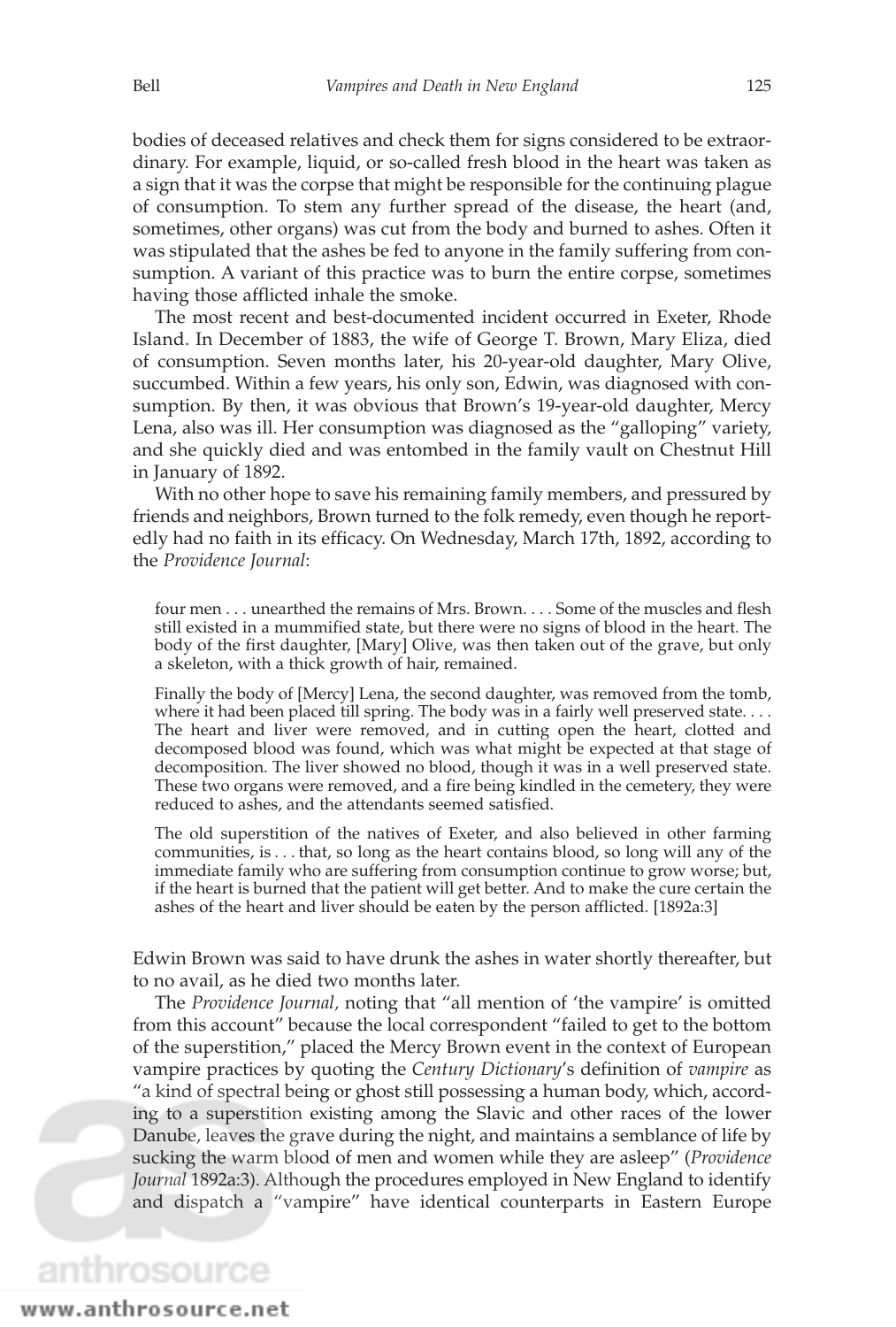(Murgoci 1926), the New England tradition is much less elaborate. Many aspects of vampirism absent in New England are addressed in the European tradition, including why someone is likely to become a vampire, how to ward off a vampire, and what precautions one might take to prevent a person from becoming a vampire (see Dundes 1980). In New England, accounts of the tradition focus on the medical or curative aspects, which are invariably associated with consumption. Supernatural elements connecting the deceased to their dying kin tend to be vague: No credible account describes a corpse actually leaving the grave to suck blood, and there is little evidence to suggest that those involved in the practice referred to it as "vampirism" or to the suspected corpse as a "vampire," although newspaper accounts used this term to refer to the practice. Of course, I must stress here that accounts of these incidents were not made by trained ethnographers, or even by—in most cases, and by any standard of measurement—uninterested parties.

To date, I have identified more than twenty vampire incidents in New England. The documentation that establishes the vampire practice is diverse, including eyewitness accounts, family stories, local legends, newspaper articles, local histories, town records, journal entries, unpublished correspondence, genealogies, gravestones, and even actual human remains (see Bell 2001). The evidence suggests that the vampire practice was not uncommon in certain parts of New England during the late 1700s and throughout the 1800s, a time of significant transformations in the cultural and social fabric of the region. Changing conceptions of illness and death are particularly germane to the interpretation of this practice.

#### **The Other New England**

Early New Englanders accepted a variety of harmful spirits (Dorson 1973:26) and viewed illness as a result of supernatural or irrational causes, ranging from witchcraft to the predestinarian notion that "God causes sickness" (Yoder 1972:204). God and witchcraft were not mutually exclusive. Although many of the Puritans' miraculous "providences" concerned ghosts and revenants, the role of the supernatural was strictly bounded by Puritan orthodoxy. The witchcraft outbreak of 1692 in Salem Village followed a hard winter and an epidemic of smallpox, both of which served as proof, to a self-righteous few, that "a group of witches has allied themselves with Satan to destroy the Church of God and set up the kingdom of the Devil" (Cavendish 1987:118). But this common foundation, linking a contagious disease to supernatural agency, shared by both Puritans and vampire hunters, diverges in context and interpretation. Understanding why the vampire practice took hold in certain parts of New England but not others requires examination of remote areas where vampire accounts appear in the record and alternative world views held sway. John Brooke begins his investigation of the occult in early New England with the observation that "modern scholars have found magic in New England an incoherent jumble because they . . . have viewed it from the perspective of New England's majority culture" (Brooke 1995:108). Historians of this era also have directed most of their attention to this Calvinist-based majority culture, which includes the Puritans (Brooke 1995:124).

The *other* New England, radiating from outlying towns in Rhode Island and eastern Connecticut, occupied geographic and philosophical margins. It extended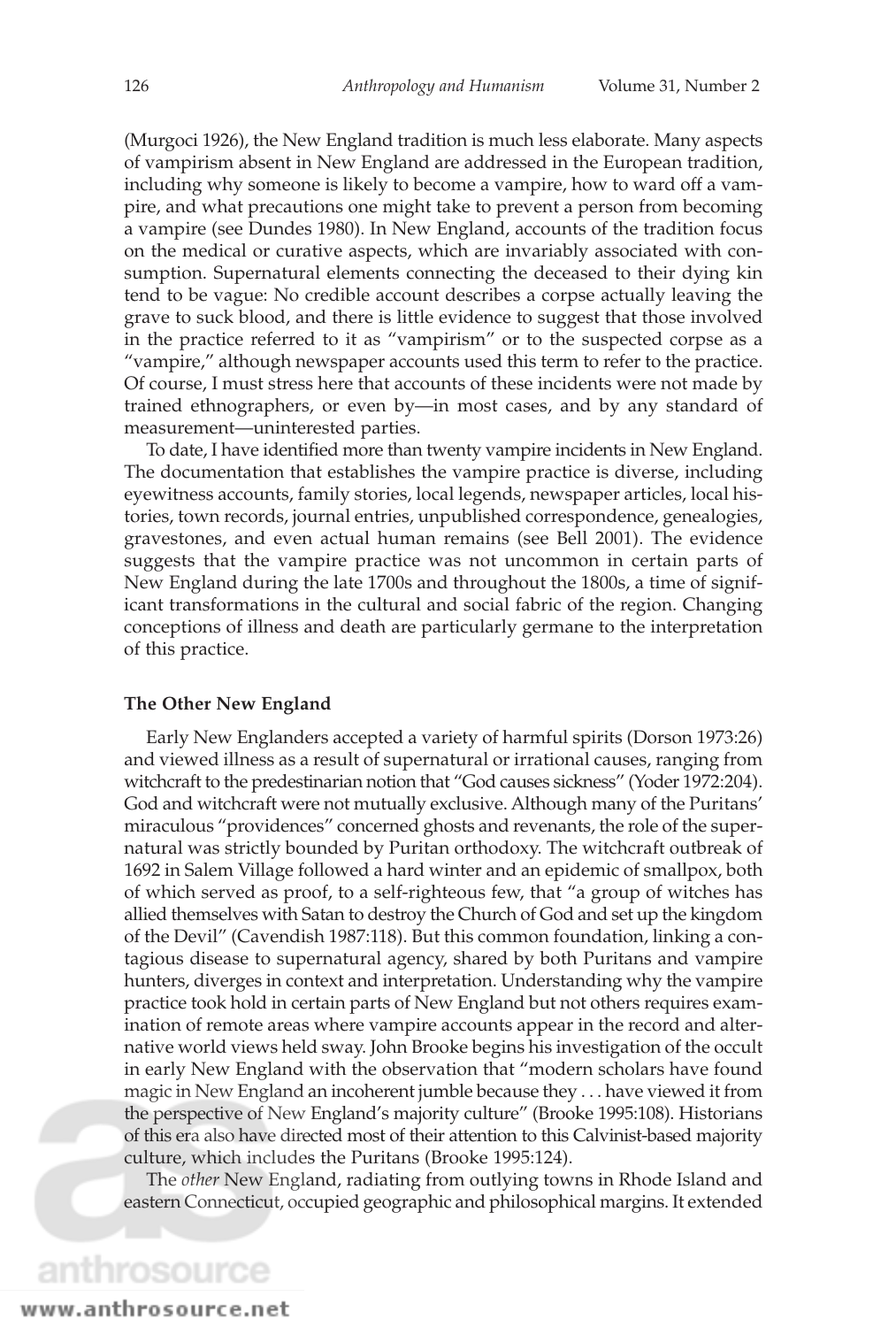up the Connecticut River Valley into Vermont and New Hampshire, reaching into southern Maine. This territory, surrounding the Puritan lands, includes precisely those areas where a supernatural worldview coexisted with Protestant ideology and, not coincidentally, where the vampire tradition has been documented. The residents of these areas were, in Brooke's words, "close spiritual kin to the sectarians of revolutionary England" (Brooke 1995:109) who

rejected any connection between church and state, advanced doctrines of a miraculous restitution of the true church and state, advocated free will and universal salvation, and at its extreme announced a perfectionist ideal of human divinity. As the work of Christopher Hill, Keith Thomas, and many others have amply demonstrated, the sectarian theologies of the Radical Reformation and the radical wing of English Revolution accommodated and "perpetuated what we classify as magical or occult beliefs." [1995:108]

These New Englanders were not especially religious in an orthodox sense. Indeed, during the colonial and early national periods, 85 to 90 percent of New England's white population *did not* belong to any church (Quinn 1998:27). Although unchurched, many of these New Englanders were nonetheless spiritual and participated in various hybrid religions that were unofficial combinations of Christian beliefs and folk practices. These other New Englanders experimented with a worldview that tapped into alchemy, astrology, divination, seeing stones, dowsing, and other practices that Puritans viewed as diabolical. Certainly, vampire procedures would have been off-limits, too. But non-Puritan Protestants reconciled such acts in the same way that they could, with equal ease and no apparent contradiction, consult bibles and preachers as well as almanacs and astrologers. For them, as Brooke noted,

the relationship between religion and the occult was more symbiotic and less contested; . . . the occult generated not court testimony and executions, but quiet routine and continuity. It is even possible to go so far as to propose that the sectarian environment acted as a reservoir for much of the fragmentary occult floating around 17th- and 18th-century New England. [1995:109]

This other New England was the heartland of the Quakers and Shakers and the source of later religious sects, such as the Mormons and the Oneida Community (both of whose founders were from Vermont), that developed in central New York's "Burned-over District," so named because of its successive waves of unorthodox religious and spiritual movements based on idiosyncratic interpretations of Protestantism and imbued with an appealing supernaturalism.

The magical worldview crosscut social distinctions, including class, religion, and ethnic and linguistic boundaries. Along with the home remedies and supernatural lore that had been handed down in their own families and communities, people encountered the traditions of other groups. Brooke describes how "a series of cunning folk, born in the folds of sectarian religion," carried the occult tradition into the 19th century (Brooke 1995:120). The prevailing, general interest in supernatural topics is recorded, for example, in newspaper advertisements that show itinerant lecturers, many originally from Germany and Eastern Europe, making the circuit from New Jersey and Pennsylvania into New England. Although this culture has received scant attention from historians, it appears to have touched many, if not most, Americans prior to the early 1800s. In his examination

### www.anthrosource.net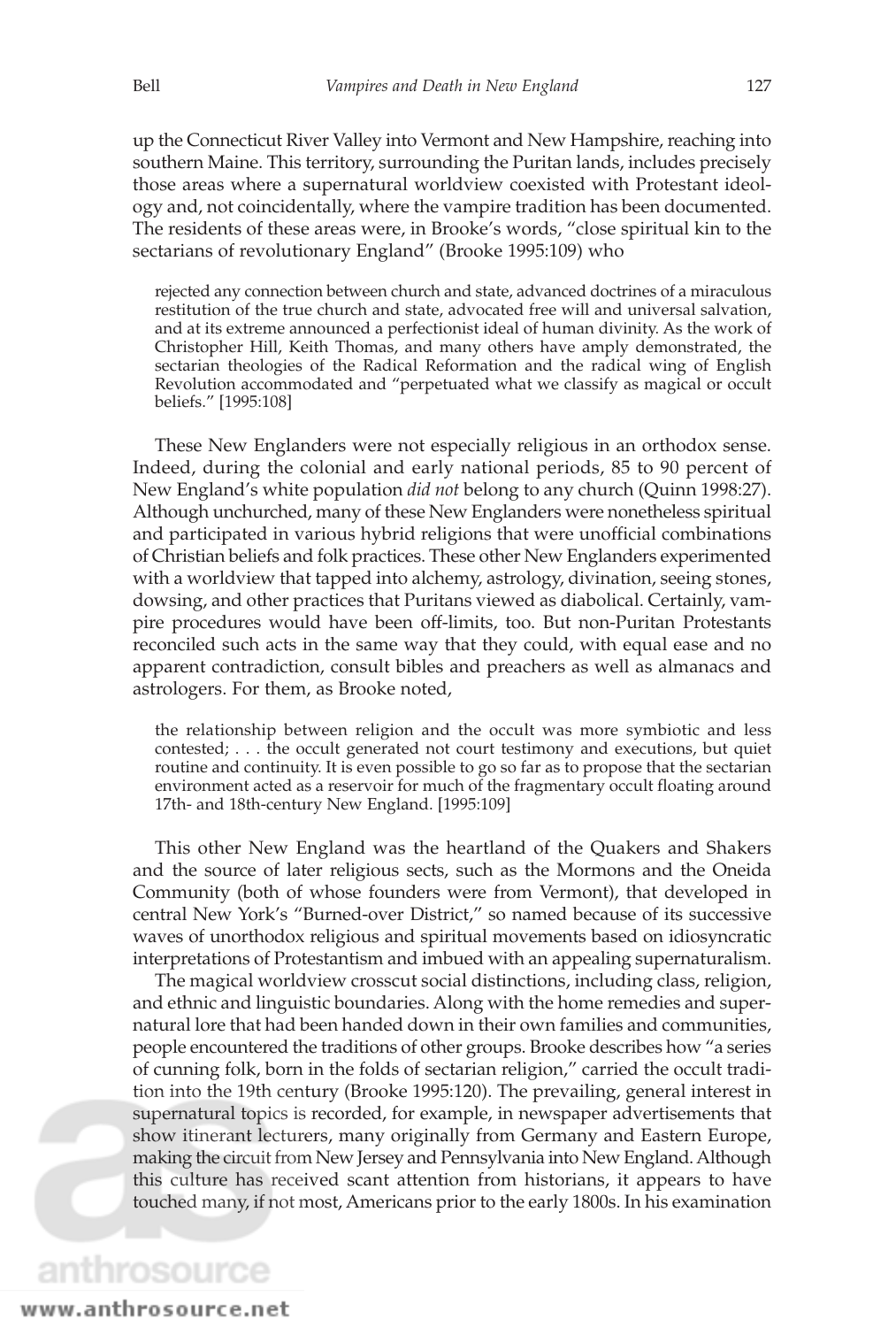of the New England roots of early Mormonism, D. Michael Quinn acknowledges that "without statistical sampling and opinion polls, it is impossible to know the actual extent of occult beliefs and magic practices among Americans during any time period." Even so, Quinn argues that

anti-occult rhetoric by early American opinion-makers (clergy, legislators, jurists, newspaper editors, book authors) may have been the embattled effort of an *elite minority* to convert a vastly larger populace that was sympathetic to the occult. . . . At any rate, literary sources and material culture show that occult beliefs and folk magic had widespread manifestations among educated and religious Americans from colonial times to the eve of the 20th century. [Quinn 1998:xiv]

A tantalizing inkling of this regard for the occult makes a subtle appearance in the official records of Cumberland, Rhode Island. Following is a transcription of the entry for the Town Council meeting of February 8, 1796:

Mr Stephen Staples of Cumberland appeared before This Council and Prayed that he Might have Liberty Granted unto him to Dig up the body of his Dofter [*sic*] Abigail Staples Late of Cumberland Single Woman Deceased In order to Try an Experiment on Livina Chace Wife of Stephen Chace Which Said Livina Was Sister to the Said Abigail Deceased Which being Duly Considered it is Voted and Resolved that the Said Stephen Staples have Liberty to Dig up the Body of the Said Abigail Deceased and after Trying the Experiment as aforesaid that he bury the Body of the Said Abigail In a Deasent Manner. [1796:1]

Although those unfamiliar with New England's vampire tradition might be puzzled by this entry, the etymology of the word *experiment* points toward a solution and strengthens the vampire interpretation. From the Latin *experimentum* ("a trial, test") through Old French, the word entered English as a magician's term, often used interchangeably with *magic.* As late as the 17th century, according to Lynn Thorndike, "Medical cases and prescriptions were still spoken of as experiments" (Thorndike 1953:702). The Cumberland entry suggests that exhumation for medical purposes was not entirely marginalized and could even be incorporated into the official social fabric of some communities (see Bell 2001:205–208, 253–255).

#### **Sickness and Healing**

American medicine in 1784, the year of the first documented vampire incident in New England, was in a state of uncertainty and transition. The eclectic mixture of approaches based on astrology, religion, and folk cures provided alternative ways of dealing with sickness and healing as empirical, lay, indigenous, and magicoreligious traditions coexisted, often competing. The ancient Greek doctrine advanced by Hippocrates remained unchallenged: The human body was regulated by the interplay of the four "humors" of phlegm, choler, bile, and blood. To restore balance and good health when these fluids or vapors got out of balance, doctors would purge the digestive tract with cathartics and emetics or bleed the patient. The concept of "vitalism" posited that blood, the "paramount humor," contained the essence, or vital spirit, of the creature in which it flowed (Starr 1998:5).

## anthrosource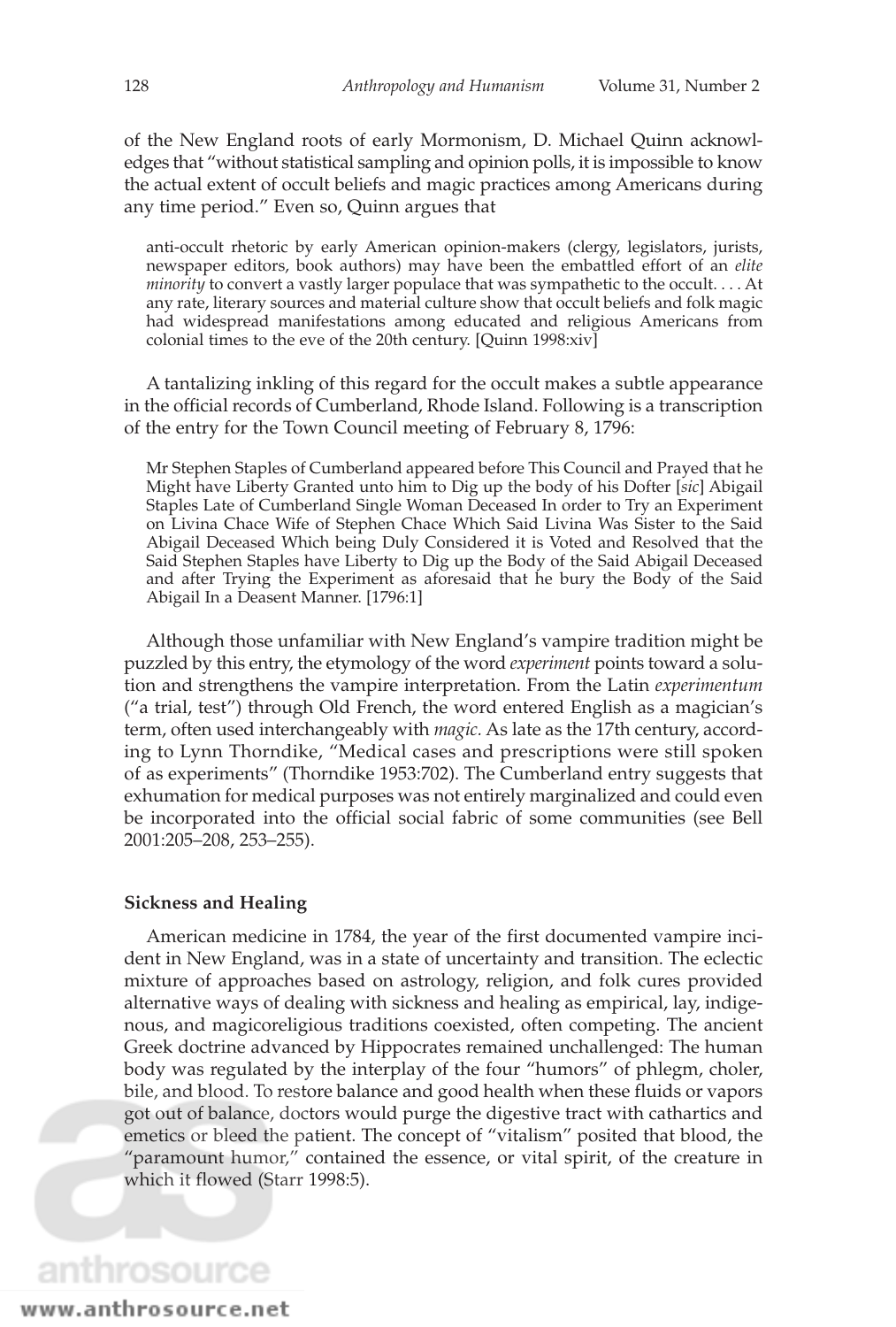Until well into the 19th century in New England, a physician's duties were inclusive, requiring little, if any, formal training. New Englanders had long relied on self-treatment and treatment by lay healers, employing mainly herbs and readily available household ingredients. Itinerant healers also worked the circuit. They set up shop in town, advertised in local newspapers and broadsides (most of their ads included testimonies from cured patients), and moved on when business dropped off or, not infrequently, when run out of town by officials or dissatisfied clients. The following list of self-proclaimed specialties suggests the inclusive and unsettled nature of the healing profession throughout America in the 18th and 19th centuries: physicians, surgeons, oculists, aurists, bonesetters, animal healers, botanic-Indian healers, pharmaceutical peddlers, medical electricians and apparatus healers, cancer curers, and dentists and surgeon-dentists (Benes 1992:109–111). Whether treated or not, illnesses ran their natural course and most of the afflicted survived (Estes 1992:114).

But consumption was an exceptional affliction. A disease that ebbed and flowed for thousands of years, it reached epidemic proportions in the early 18th century and remained the leading cause of death throughout that century and the next (Dubos and Dubos 1952:9–10; Rothman 1994:2). The symptoms of consumption progressed from a suspicious cough to the recurring hemorrhages that signaled certain death. Difficulty in diagnosing the disease facilitated its transmission and also led to identifying the "galloping" variety that many, including Mercy Brown of Exeter, Rhode Island, were supposed to have contracted. A person could live a normal life, with little evidence of disease, right up to the final months or even weeks. Out of sight, the disease often worked slowly yet inexorably to destroy its host over a period of years, alarming observers at the apparent swiftness of its course when it finally became manifest (Dubos and Dubos 1952:205).

Projecting their own predilections, as well as reflecting the attitudes of society at large, doctors, moralists and reformers of the era offered a variety of explanations for how one acquired the disease (Sontag 1978:58–59). Overindulgence (in sex, food, drink, or tobacco), unconventional behavior, lack of exercise, and even "a passion for dancing" were singled out as causes for consumption (Dubos and Dubos 1952:197). In 1892, the year of the last documented vampire exhumation in New England, a physician wrote that the constitutional predisposition to tuberculosis "appears to be built up with equal certainty by impure air, drunkenness, and want among the poor, and by dissipation and enervating luxuries among the rich" (Dubos and Dubos 1952:197). Pragmatic physicians looked to the environment rather than behavior, arguing that living in cold and damp places was the major cause (Bowditch 1977; Baron 1882). The kinds of treatments offered were at least as varied as, and even more numerous than, the supposed causes. Under the heading "Therapeutics" in the index to a recent book on the history of tuberculosis, the following subheadings are, themselves, an index to the various approaches for treating the disease: bleeding, blistering, climatology, diet, drug regimens, exercise, leeching, open-air treatment, open health resorts, opium, poultices, purgatives and emetics, rest cure, sanatoriums, voyages for health (Rothman 1994:317). Treatment may have imparted a sense of control to both physicians and patients, but, in the end, none of the treatments was able to stem the rising tide of tuberculosis.

### anthrosource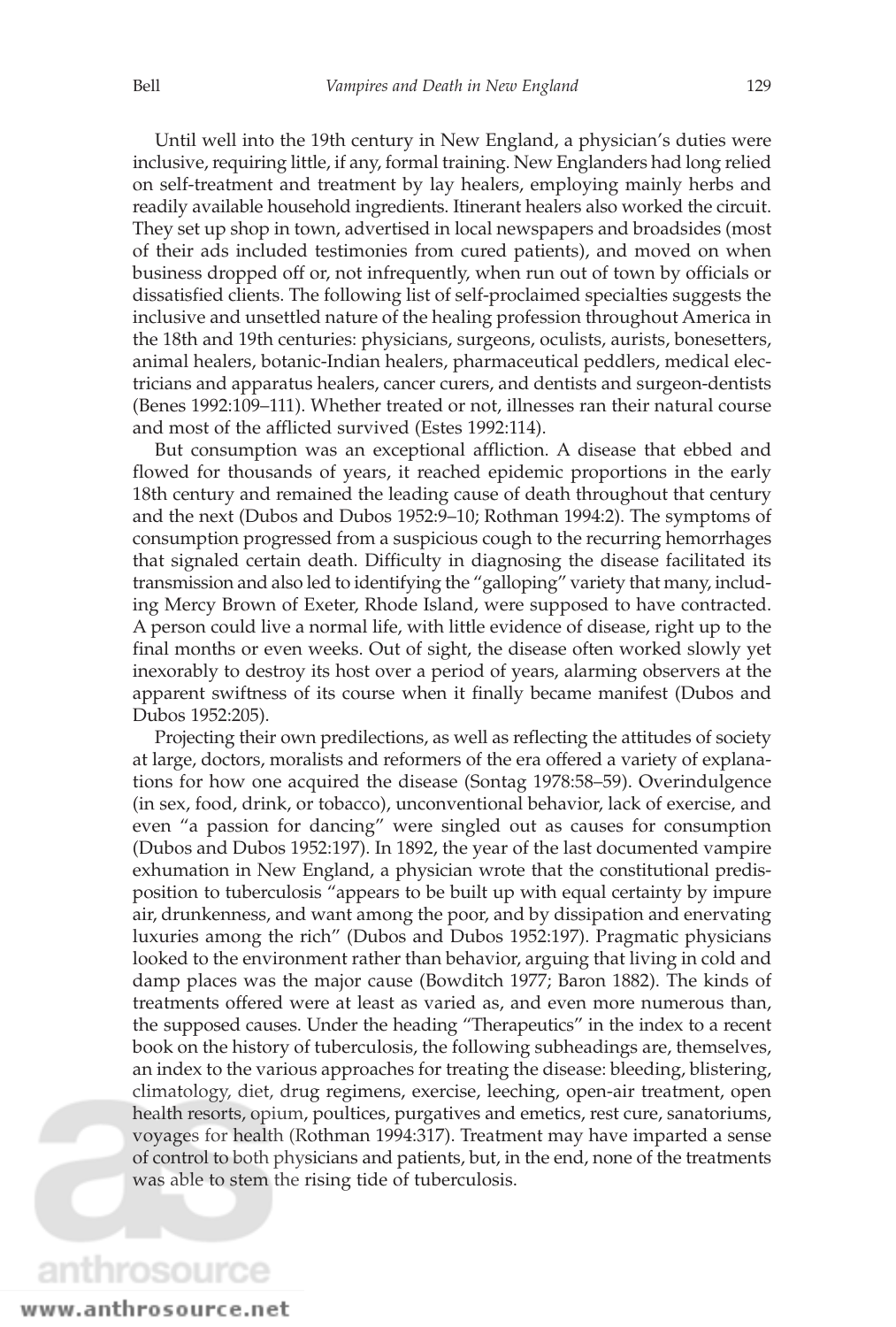#### **Death**

At the crux of New England's vampire tradition is the relationship between the impermanent and the eternal aspects of a human being, an examination of which introduces a number of other issues that ultimately hinge on the definition of death itself. Margaret Lock's discussion in *Twice Dead* is particularly illuminating. Lock states that, in the early 19th century, a definition of *death* as the point at which the heart and lungs cease to function (i.e., the cardiopulmonary standard) began to displace "an older belief in putrefaction as the definitive sign of death" (Lock 2002:41). The older conception persisted into the beginning of the 20th century, however, as "eminent practitioners continued to have doubts about their ability to objectively assess death and insisted that 'nothing short of putrefaction could distinguish death from life'" (Lock 2002:66).

Although Lock's book is focused on modern issues concerning the demarcation of death in relation to organ transplants, her discussion demonstrates the return of the ambiguities that bedeviled early New Englanders. Like the vampires themselves, some questions do not rest easy. Where is the locus of life, the seat of the soul, the place of personhood? Lock's observation that, "For several centuries, the heart was usually . . . understood as the organ that governed human life and all vital principles" (Lock 2002:74) distinguishes a necessary foundation for New England's vampire practice: the heart's blood (see Leatherdale 1985:15). The power of blood is derived from its association with life itself. Direct observation informed people that if one lost enough blood, one died. Thus, if blood itself is not life, it must contain its essence, soul, or spirit, which explains why people believed that it was craved by the dead or undead. If blood was life, then the heart was its home. The bright red blood from a consumptive's lung hemorrhages was said to be from the heart that, in folk speech, signifies center, essence, soul, and courage. A commonplace phrase that appears in European and American balladry is "heart's blood," a combining of the two traditional locations of soul and power to signify the very essence of a person's life. In a traditional ballad, after the young Sir Hugh is stabbed with a penknife:

Then out and cam the thick, thick, blood, Then out and cam the thin, Then out and cam the bonny heart's blood Where a' the life lay in. [Hodgart 1962:125]

The existence of liquid blood in the heart of an exhumed corpse was viewed as unnatural, because it was interpreted as "fresh" blood. A widespread folk principle underlying many customary beliefs and practices presumes that blood in its liquid state proclaims the presence of life. "Liquid is life" goes back at least to the Greek conception of life as the "gradual diminishing of liquid inside a man." A decomposed corpse is dry, indicating that the corpse is inert and death is complete (Dundes 1980:102). But a corpse that has not sufficiently dried—one with liquid blood remaining in the heart, or one that seemed supple and had not stiffened, for example—would be viewed as incompletely dead. Through ordinary observation, people understood that blood coagulates following death; few, however, were aware of the processes of decomposition that occur after inhumation and that, depending on the circumstances of death,

www.anthrosource.net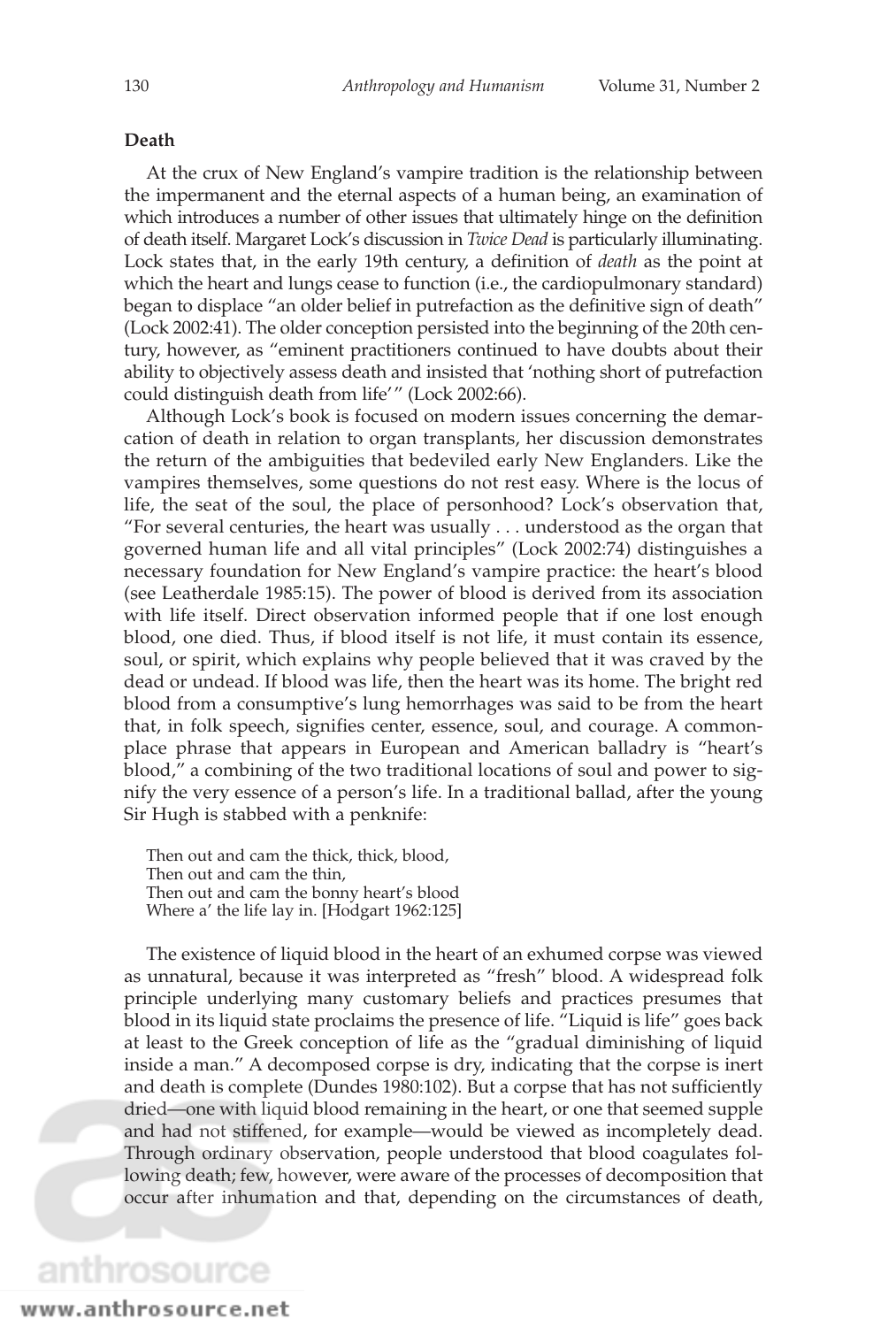blood can reliquefy naturally (Barber 1988:114). Burning the heart or the entire corpse hastens the drying process, removing life's liquid. One area of agreement between pre-20th-century vampire hunters and physicians in New England was that putrefaction was the key for defining death.

Contemporary Americans might look back to the 18th and 19th centuries and see an enormous gap in knowledge, yet "the complexities of unresolvable questions about the determination of death" continue (Lock 2002:74). A recent article in the *Lancet* by Powner and others, summarized by Lock, identifies the current dilemma:

Does the "vital principle" of life reside in, or is it produced by, a single organ or part of a single organ . . . or is the "soul" represented throughout all organs, tissues, or cells? That is, does death occur and unique "personhood" end when a small number of organs, or perhaps only one, permanently cease(s) to function, or must the entire organism go through such a process before death is defined? [2002:74]

A byproduct of the medical profession's inability to successfully treat tuberculosis prior to this century was the perpetuation of the ambiguous vampire figure, the living dead. D. J. Powner and his colleagues assert that a different sort of failure by the biomedical paradigm has reintroduced the ambiguity of the living dead. In Lock's words,

These authors conclude that these fundamental issues remain unresolved because key concepts that we recognize as life, such as personhood, cannot be measured by medical devices. The work of doctors in the early 20th century to medicalize death and make foolproof its assessment have not withstood the test of time or the invention of the artificial ventilator. [Lock 2002:75]

Referring to the current concept of brain death, Lock remarks, "The new death, with its ambiguous figure of the living cadaver, has rekindled doubts about error and premature declarations of death" (2002:75). She concludes her discussion of "locating biological death" with an eerie evocation of ancient apprehensions:

Concern about "bad" deaths—those that are unnatural, accidental, or untimely, or repugnant—is a universal, age-old preoccupation. Technologically orchestrated deaths appear intuitively to many people to be unnatural. We worry that individuals who die bad deaths suffer unduly, and, even though most of us consider such thoughts irrational, even some health-care practitioners may be harrowed by the idea that this suffering will come back to haunt the living. [Lock 2002:75]

In response to the current ambiguity and controversy surrounding the concept of "brain death," some physicians have advocated a return to the traditional cardiopulmonary standard, arguing from the position that death is a biological event rather than a process requiring social consensus. Neurologist Robert Taylor, for example, asserts that the proper biological definition of "death" is "the event that separates the process of dying from the process of disintegration" and that, therefore, the "proper criterion" of death is the "permanent cessation of the circulation of blood" (Lock 2002:358–359). This formulation is implicit in the vampire hunters' search for liquid blood in the heart, taken as evidence that "fresh" blood was still flowing and death was incomplete.

### anthrosource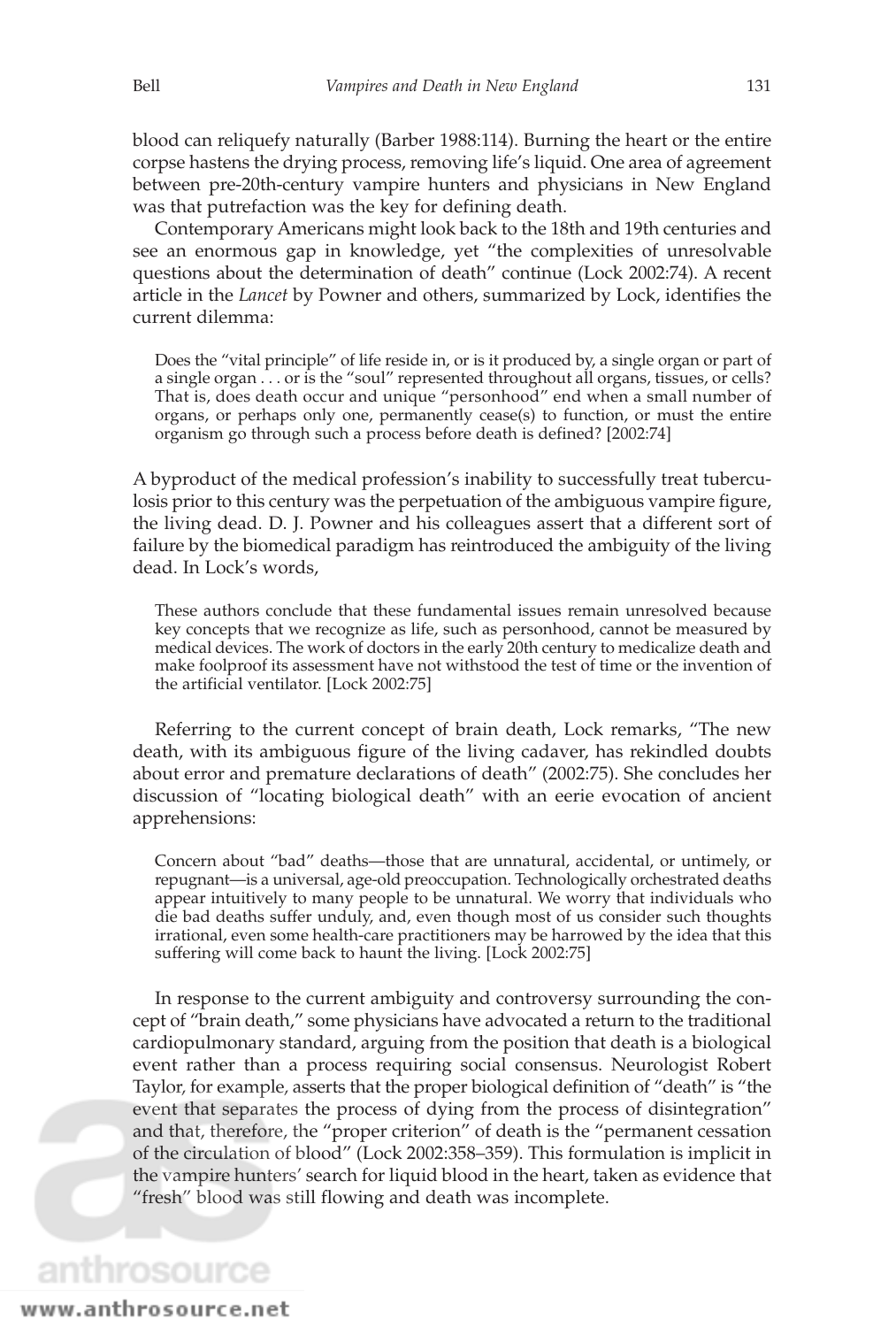#### **Consumption and Vampires**

Even granting the existence of an undead corpse intent on harming the living, by what means would it be able to infect them with consumption? The records that document these events do not explicate such associations with any precision, perhaps indicating that the cultural information system defining this ritual did not require empirical validation as the biomedical paradigm does (see Leaf 2004). The several documents that do address this question allude to vague occult connections, suggesting that consumption was conceived to be a spiritual visitation rather than a disease (or biomedically defined pathology), as the following examples suggest:

In New England the vampire superstition is unknown by its proper name. It is believed that consumption is not a physical but a spiritual disease, obsession, or visitation; that as long as the body of a dead consumptive relative has blood in its heart it is proof that an occult influence steals from it for death and is at work draining the blood of the living into the heart of the dead and causing his rapid decline. [Stetson 1896:3]

In northern Rhode Island those who die of consumption are believed to be victims of vampires who work by charm, draining the blood by slow draughts as they lie in their graves. . . . If he died with blood in his heart he has this power of nightly resurrection. [Skinner 1896:76–77]

[The bodies of two brothers were disinterred and burned] because the dead were supposed to feed upon the living, and that so long as the dead body in the grave remained in a state of decomposition, either wholly or in part, the surviving members of the family must continue to furnish the sustenance on which the dead body fed. [*Norwich Weekly Courier* 1854:2]

The old superstition . . . is that the vital organs of the dead still retain a certain flicker of vitality and by some strange process absorb the vital forces of the living. [Cole 1888:499]

The body of a person who died of a consumption, was by some supernatural means, nourished in the grave by some living member of the family; and that during the life of this person, the body [retained] in the grave all the fullness and freshness of life and health. [*Plymouth County Advertiser* 1822:4]

They took out the liver, heart, and lungs . . . and burned them to ashes on the blacksmith's forge of Jacob Mead. Timothy Mead officiated at the altar in the sacrifice to the Demon Vampire who it was believed was still sucking the blood of the then living wife of Captain Burton. [Pettibone 1930:158]

In contrast to the examples above, those below reveal a down-to-earth tone, focused on curing a disease rather than exorcising a demon, and hint at a Yankee pragmatism that seeks the bottom line:

If the lungs of a brother or sister who died of consumption be burned, the ashes will cure the living members of the family affected with that disease. [Currier 1891:253]

There seemed to be a curious idea . . . that by cremating or burning the remains of a departed friend or relative while the living relatives stood around and inhaled the smoke from the burning remains, that it would eradicate the disease from the systems of the living and restore them to health. [Tyler 1892:4]

The record of an incident in Woodstock, Vermont, suggests that consumption could be caused by either ordinary *or* supernatural agencies. The diagnostic procedure was to check the condition of the deceased's heart:

## anthrosource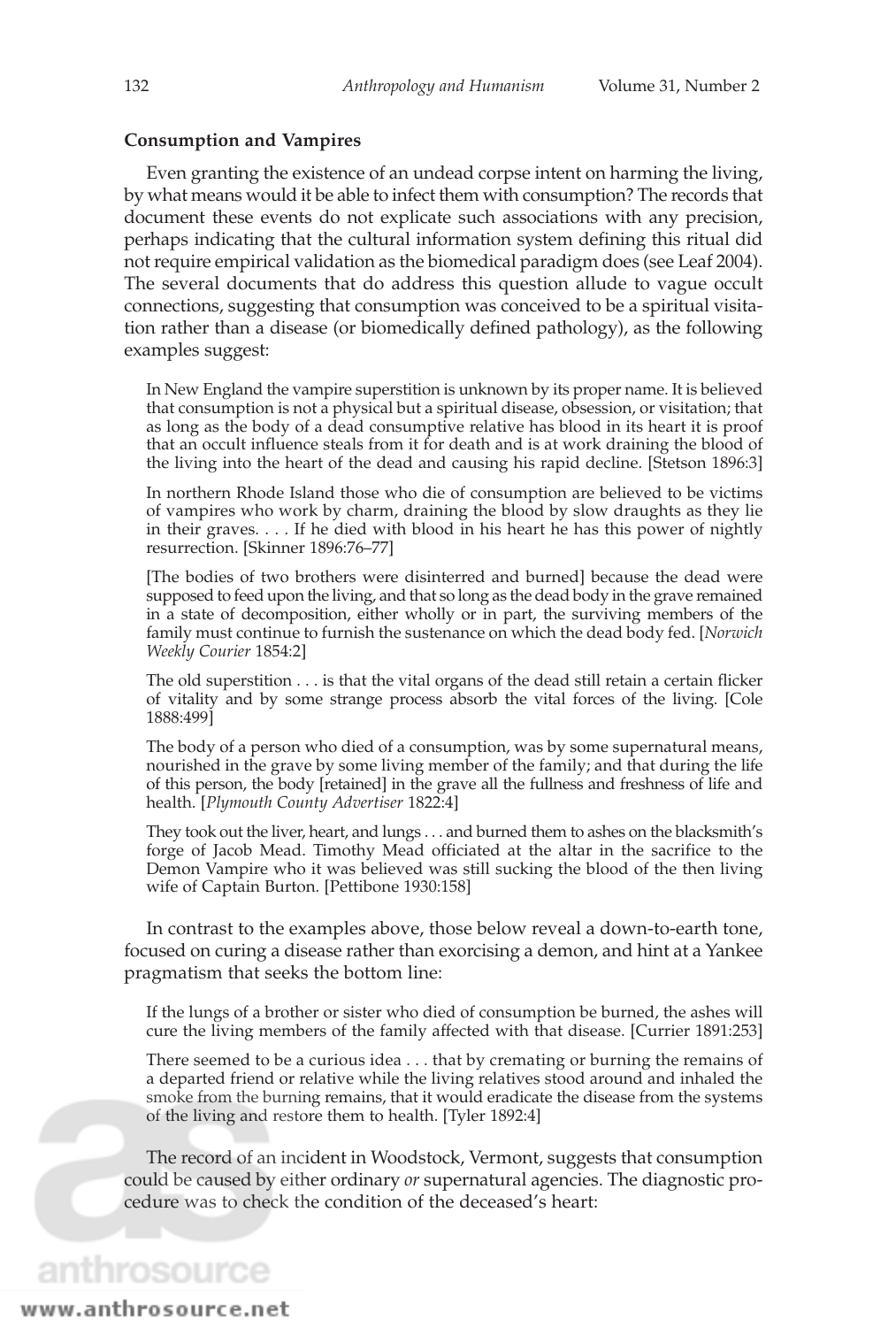If a person died of consumption and one of the family . . . was attacked soon after, people . . . opened the grave at once and examined the heart; if bloodless and decaying, the disease was supposed to be from some other cause, and the heart was restored to its body; but if the heart was fresh and contained liquid blood, it was feeding on the life of the sick person. In all such cases, they burned the heart to ashes. [Curtin 1889:58–59]

The logic explaining why people connected consumption with the undead may flow from the symptoms of the disease itself and how they correspond to vampire folklore. Consumptives suffer most at night. They awaken, coughing and in pain (sometimes described as a heavy feeling, as if someone has sat on the chest). As the disease progresses, ulcers and cavities develop in the lungs, creating a noticeably sunken chest. The sputum grows thicker, now containing blood that lingers at the corners of the mouth and on the bedclothes. Emaciation becomes extreme. An initial ruddiness of the face gives way to a deathlike pallor that, at the very last stages of the disease, is masked by a glowing, feverish flush. Family members fade away, one after another. Both consumptives and vampires are the living dead. Doomed and waiting to die, consumptives are walking corpses; pale and wasted, they embody disease and death. Vampires are the personification of consumption, an evil that slowly and surreptitiously feeds on the living, draining away life. (See Hufford 1982 for a more inclusive delineation of the nocturnal supernatural assault tradition.)

#### **The Living and the Dead**

Blaming the dead for death seems but a short, logical step from the fundamental vampire concept that the dead have a life after death. Fear that the angry, jealous, or vengeful dead will prey on the living unless certain steps are taken to appease or disable them probably explains why the most rudimentary type of vampire is a reanimated corpse (Barber 1988:197; Murgoci 1926:320–21; Tylor 1929:19). A cause-and-effect relationship between the dead and death permeates America's everyday folklore, although the connection often lurks beneath the surface, implied but not stated. A common folk belief, found in both the United States and Great Britain, for example, is that a corpse not stiffening "is a sure sign that death will be knocking pretty soon again at the door of this house for some other member of the family" (Latham 1878:57; for U.S. examples, see Hand 1961, no. 5477). This belief suggests an uncanny connection between living and dead family members, evoking the scene at the graves of the New England vampires, where corpses appeared to be in an unnatural state, interpreted to be at least a sign, if not the actual cause, of the imminent death of kin.

The predilection of these vampires to infect their near relations with a lethal disease links pre-20th-century New England to a larger community, indeed. Two scholars tracing the roots of Pennsylvania German folk medicine observed, "Our pagan ancestors believed that sicknesses were caused by malignant demons—some of them the spirits of dead ancestors" (Brendle and Unger 1970:117). This core belief is found in Europe, India, Asia, and Africa and is as persistent as it is widespread (Frazer 1977:144). A vampire that seems particularly analogous to that of New England is the *moroi,* who resides in the region just south of the Transylvanian Alps. Like the New England vampire, a moroi stays close to home, waiting for an opportunity to settle accounts with members of its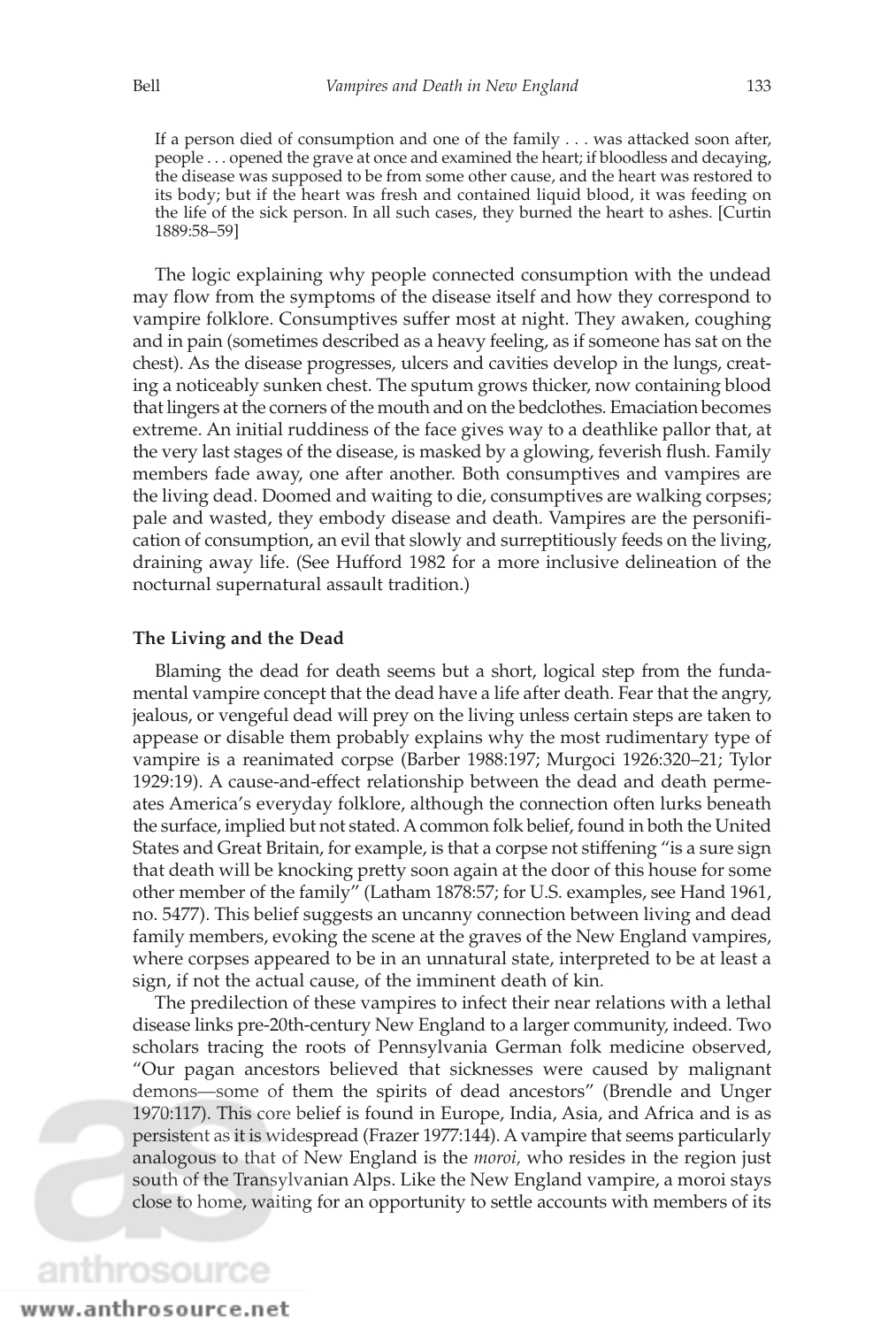own family. It inhabits the body of a weaker relative by creeping into its heart, which it eventually devours (Schierup 1986:179).

Sergei Kan argues for the central position of what Robert J. Lifton called "symbolic immortality," that is, "a continuous symbolic relationship between our finite individual lives and what has gone before us and what will come after" (Kan 1989:15). Kan writes, "An anthropological analysis of the mortuary complex must incorporate this crucial dimension and relate it to whatever social, political, or economic functions a particular mortuary ritual might have. In fact, this interrelationship between the otherworldly and the more mundane concerns is the hallmark of the mortuary ritual and should be the cornerstone of mortuary analysis" (Kan 1989:16). But in the vampire case, the "continuous symbolic relationship" is not one that the living wish to maintain. It is viewed, instead, as an evil, devastating relationship that must be destroyed to return the family and community to their proper order.

Robert Hertz's notion of "double obsequies," which is central in Kan's interpretation of the Tlingit Potlatch, is especially applicable to the vampire ritual. Kan writes that Hertz:

developed a model of primary and secondary disposal of the remains of the dead in which the process of the corpse's decay, the mourning regulations imposed on the bereaved, and the transformation of the spirit of the deceased parallel each other. Once the corpse has fully deteriorated or has been destroyed by human means and the double obsequies carried out, mourning comes to an end and the spirit of the deceased is firmly established in its new existence. [Kan 1989:13]

The secondary mortuary ritual, or double obsequies, carried out in New England was intended to identify which corpse had not "fully deteriorated" and, therefore, was yet to be "firmly established in its new existence." Burning the corpse or its heart ended the unnatural relationship between dead and living kin and, in a practical sense, completed the mourning, thus allowing the living to leave the "otherworldly concerns" and return to their "more mundane concerns."

Kan argues that our attempts to avoid "applying simplistic psychological interpretations to another culture's way of death ... should not deter us from trying to establish how the participants' emotions are stimulated, utilized, and dealt with in the mortuary ritual" (Kan 1989:17). The Mercy Brown exhumation of 1892 is sufficiently well-documented to allow some interpretation of how Mercy's father, George Brown, interacted with kin and neighbors to resolve the crisis that a consumption epidemic had created in Exeter, Rhode Island. The crucial event in that drama was George Brown selecting a course of action from a severely limited set of grim choices. Emotions that Brown surely must have dealt with include uncertainty, fear, guilt, desperation, community, hope, resolution, healing. Following Kan, I view these emotions as defined in social contexts ("culturally constituted systems," in Kan's words) that incorporate mutual expectations about how Brown, his family and his community should feel and behave.

Edwin "Eddie" Brown was on the brink of death in March 1892. He first "began to give evidence of lung trouble" about two years earlier. According to a local newspaper, this "young married man of good habits" grew worse until, "in hopes of checking and curing" his disease, "he was induced to visit the famous Colorado Springs, where his wife followed him later on" (*Pawtuxet Valley Gleaner* 1892a:1). But Eddie grew worse, and on February 23, 1892, he and his wife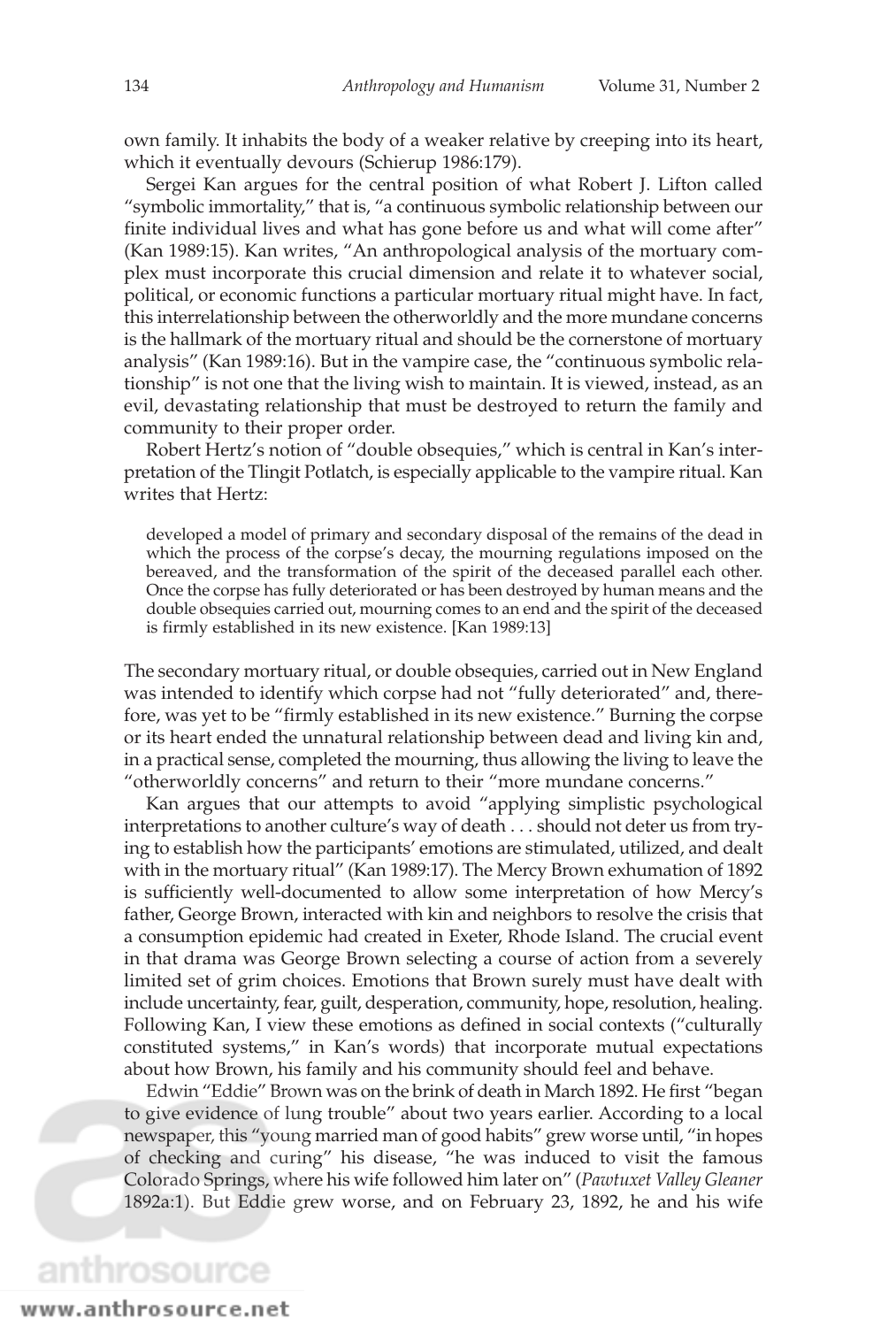returned to Rhode Island on the train. Following a long-standing New England social ritual, Eddie was coming home to die, to be "enmeshed in a web of concern" under the tender "death watch" of close kin. American historian Jack Larkin noted that "the prospect of dying and being buried by strangers was a truly frightening one" (Larkin 1988:98). Those chosen to be "watchers" considered it a privilege. Neighbors took turns at the sickbed so that exhausted family members could sleep. "Watchers could administer medicine when needed, but, far more important, they provided a continuous comforting presence—as well as witnesses who could quickly gather the family around if death seemed imminent" (Larkin 1988:93).

As the outcome of Eddie's condition became increasingly evident, George Brown faced a difficult decision. Would he "satisfy his neighbors" (*Providence Journal* 1892c:8) by having the bodies of his wife and two daughters exhumed and examined? Brown's neighbors were worried about consumption; they had seen it take hold in a family, then spread to others. Even before Robert Koch identified the tuberculosis bacillus in 1882, New Englanders were aware that tuberculosis was contagious and lethal. Paul Barber wrote about the "sheer terror" that prompted people to seek—and find—vampires, as their friends and neighbors were "dying in clusters, by agencies that they did not understand" (Barber 1988:121). Death itself appeared to be contagious.

Those who knew the Brown family also were concerned about Eddie's health. When he returned from Colorado Springs, the local newspaper wrote: "If the good wishes and prayers of his many friends could be realized, friend Eddie would speedily be restored to perfect health" (*Pawtuxet Valley Gleaner* 1892a:1). In helping the Brown family solve its problem, the community was protecting its own families, too. There were no disinterested bystanders in this agricultural town of less than a thousand people. Theirs was a community where consensus took priority over rules administered by outside officials. The family and neighbors would consult to decide on a course of action.

Brown was "besieged on all sides by a number of people, who expressed implicit faith in the old theory" (*Providence Journal* 1892a:3). There is no record of their identities, but there is a likely channel of oral tradition for the vampire practice in Exeter that links several generations, consisting of genealogical and social ties. Brown was a member of the Exeter Grange, of which William Rose was elected Worthy Master in 1890; Rose also was a member of the town council. He had exhumed the body of his daughter in 1872 in an attempt to halt the spread of consumption. Rose's wife was Mary Tillinghast Rose, the great-granddaughter of Stukeley Tillinghast, who had several of his children, dead from consumption, exhumed around 1799 (Bell 2001:76–77). When "the old theory" was described to Brown, he likely was repulsed by the idea. Almost certainly he did not believe in its efficacy, for a letter in his home town newspaper reported that "the husband and father of the deceased ones has, from the first, disclaimed any faith at all in the vampire theory" (*Pawtuxet Valley Gleaner* 1892b:5). Even the largely disapproving city newspaper, the *Providence Journal,* acknowledged that Brown had "no confidence in the old-time theory" (*Providence Journal* 1892a:3). But Brown agreed to consider it. He, and perhaps Eddie as well, must have addressed several questions: "Are there any other options?" "What if the 'old theory' really works but we don't try it?" "Should we, can we, turn our backs on our friends and neighbors?" "What do we have to lose if we try it?"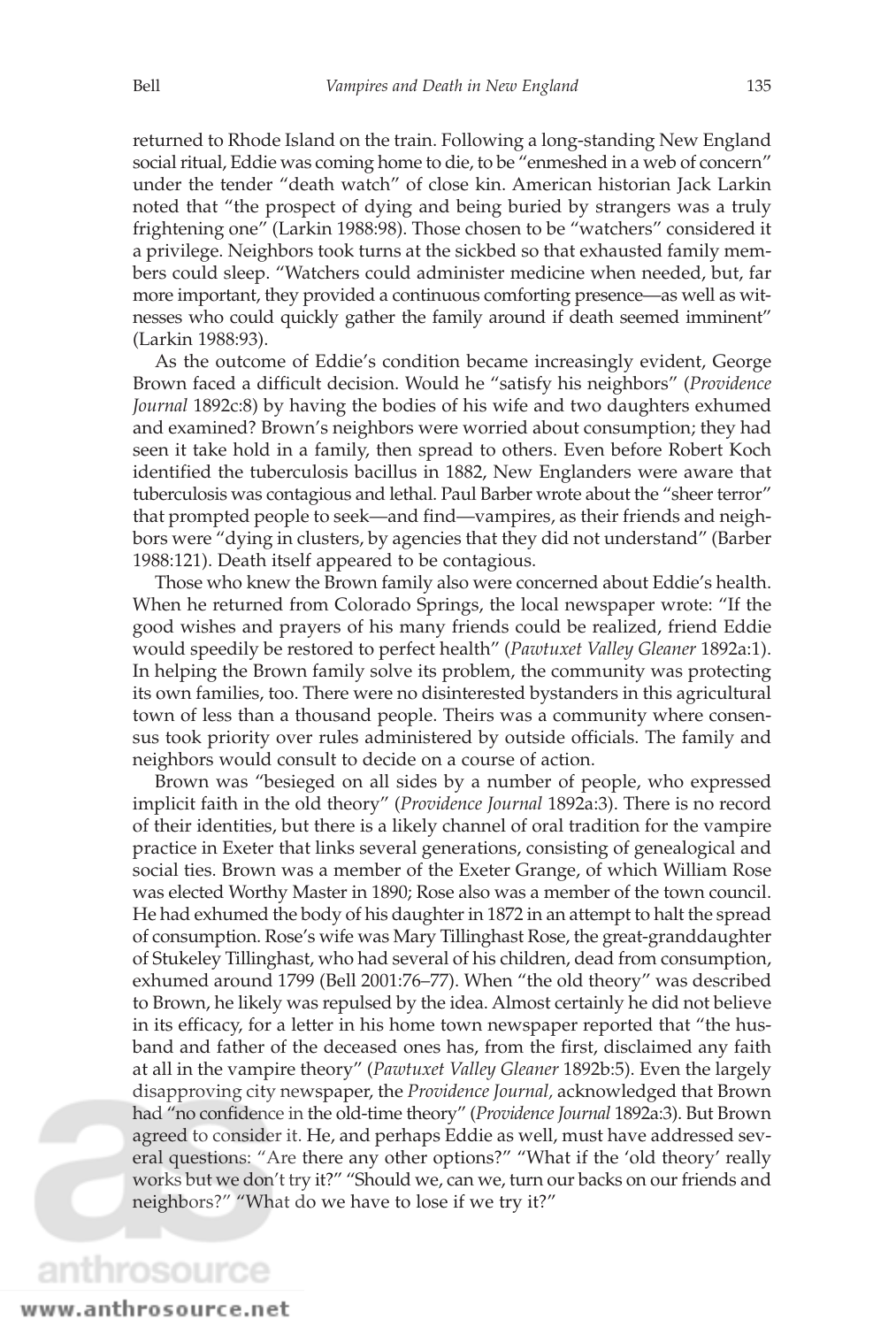As head of a household, Brown may have felt a tacit obligation to both his family and community to exhaust every possibility for halting the devastating plague. In his time and place, he was aware of two options, neither appealing. One was to side with the medical establishment, which prognosticated certain death. The other, which Brown apparently considered intellectually implausible, and almost certainly would have found abhorrent in its implementation, offered a possible solution. Brown reluctantly assented to the latter option, but he made it plain that neither he nor Eddie would attend the exhumations. In characterizing Brown's motivation, we would be on firmer ground by substituting for "belief" one or more of the following terms: "hope," "desire," "acquiescence," "assent," "possibility." As Rodney Needham (1972) has argued, these concepts may be related to the concept of belief, but certainly do not require its existence.

In March, a young acquaintance of George Brown informed Dr. Harold Metcalf that Eddie was close to death from consumption. He told the doctor that "several friends and neighbors" were convinced that the bodies of Brown's wife and two daughters must be exhumed and their hearts examined. He said that any heart filled with blood must be destroyed because it was "living on the tissue and blood of Edwin." Dr. Metcalf dismissed the young man, telling him the belief was absurd. The same emissary later returned to tell the doctor that Brown, "though not believing in the superstition himself, desired him to come up to satisfy the neighbors and make an autopsy of the bodies." Metcalf attended the autopsies in his official capacity as the Medical Examiner for the towns of North Kingstown and Exeter (*Providence Journal* 1892c:8).

If we broaden our conception of healing beyond what the biomedical world considers its borders, we might conclude that a family and community were healed even though the patient, Eddie, died. The people's medicine is successful because it "treats the community along with the patient." The patient is not regarded as an autonomous organism requiring a cure, but an "integral part of a folk community." In communities such as Exeter, deaths were "a disturbance of the normal rhythm of life" (Yoder 1972:206) or, as Larkin put it, "rents in the social fabric which concerned far more than the immediate family" (Larkin 1988:99). The practitioner must reunite and heal the broken community. The secondary mortuary rite of exhumation was a means to transcend the loss of a person—grieved for at the primary rite, the funeral—by reinforcing the ongoing social order of the community (Kan 1989:289–290). I have to conclude that George Brown realized what role he was being asked to play and why. He knew that no one else could give his son, his family, and his community (himself included) what they required at that moment. Singled out by circumstance to be a folk healer, he reluctantly assented. For George Brown, it appears to have been a pragmatic decision, not a magical ceremony.

By the time Mercy Brown's heart was cut from her body and burned, in 1892, several significant cultural changes had converged to doom the vampire practice in New England (Bell 2001:260–278). Within a span of 100 years, the biomedical paradigm had consolidated its authority in the realm of medicine, and its rapid and unprecedented dominance overshadowed the medical pluralism that had been the norm, not only for New Englanders but also for most societies throughout history (Fábrega 1997:12–14). A widening rift between the official and folk worlds had developed, at least from the viewpoint of the "civilization establishment" that included scientists, scholars, businessmen,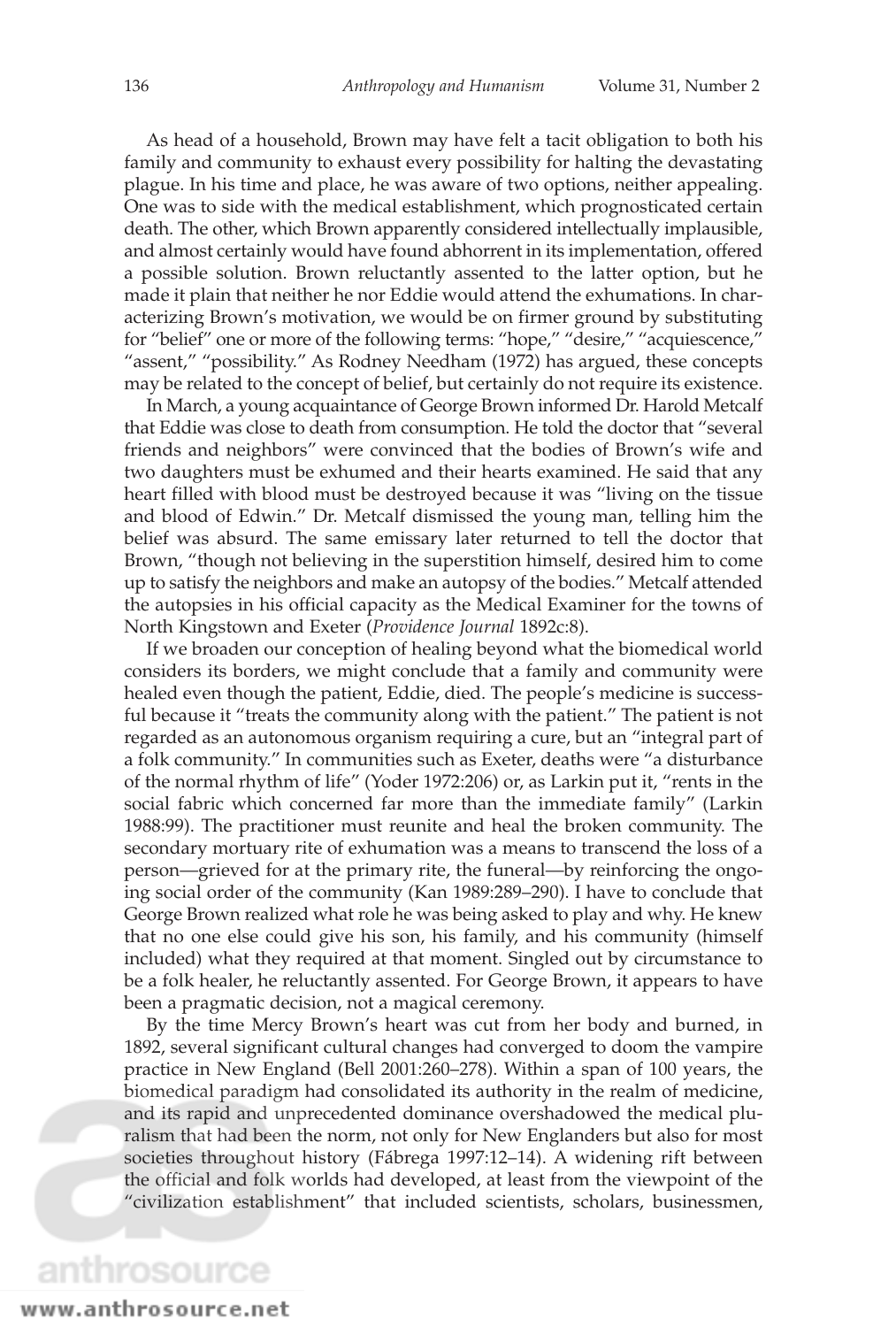clergy, politicians, and practitioners of the dominant biomedical paradigm. Beginning in the 18th century, distinctions among magic, religion, and science became increasingly important to the elite, even though they still meant little to ordinary people, for whom the borders separating medicine and magic, and religion and the occult, were not sharply defined. Where elite, official, and academic cultures began to divide the world into a variety of specialties, with their attendant specialists, the holistic nature of folk culture persisted.

Urban, establishment newspapers, notably the *Providence Journal,* pointed to Mercy's exhumation as evidence that "civilization" had not yet triumphed everywhere and was being threatened by "survivals of primitive thought." Referring to "Deserted Exeter," the *Journal*'s editors wrote that "there are considerable elements of rural population in this part of the country on which the forces of education and civilization have made scarcely any impression." They regarded "the amount of ignorance and superstition to be found in some corners of New England . . . more than surprising" (*Providence Journal* 1892b:4). Viewed from the pedestal of civilization in 1892, the exhumation of Mercy Brown was yet another skirmish in the war between "scientific thinking" and the "primitive, unreflective superstitions inherited from a savage past."

Ten years before Mercy was exhumed, Robert Koch had announced his discovery of the tubercle bacillus. Germ theory became the commonly accepted explanation for the spread of tuberculosis, although not as quickly, easily, and universally as some, including Koch himself, had hoped and expected. With a different theory came a different method of treatment that, until the discovery of streptomycin in 1943, entailed the isolation of the patient. This, and other preventative measures based on the assumption that the germ could be transmitted both directly and indirectly from person to person, led to a steady decline in the incidence of tuberculosis (like the vampire, the term *consumption* also was doomed in white U.S. society). In a world in which the biomedical paradigm has gained overwhelming acceptance, the correlation between contagion and germs is accepted without question and a fear of vampires is considered irrational. But are we not afraid of contagion? What if we believed that death was contagious? Fear of the dead may just express a broader, perhaps more indirect notion of contagion than the one currently holding sway in the biomedical paradigm: one that includes revenants as well as microbes (Barber 1988:37). The significant difference is how the contagion is explained. In any event, by the close of the 19th century, a microorganism labeled *Mycobacterium tuberculosis* had replaced the vampire as contagion's scapegoat.

At the same time that germ theory was winning acceptance, chemical embalming as a mortuary practice was gaining popularity. Between the years of 1856 and 1870, 11 embalming patents were filed with the U.S. Patent Office (Habenstein and Laners 1955:328–329). The Civil War created the necessity of preserving a great number of corpses, often far from desired or convenient sites of interment. The embalming of public figures for their lying in state created a greater popular awareness of the custom (Habenstein and Laners 1962:395). Lincoln's assassination, and the subsequent public viewing of his body as it went by rail from Washington to Illinois, reinforced general acceptance of the two related customs of embalming and public viewing of the corpse. The funeral industry grew rapidly during the 1880s, but, as is the case with many customs, there was a split between city and country. The rural population was slower to accept the expanding role

### anthrosource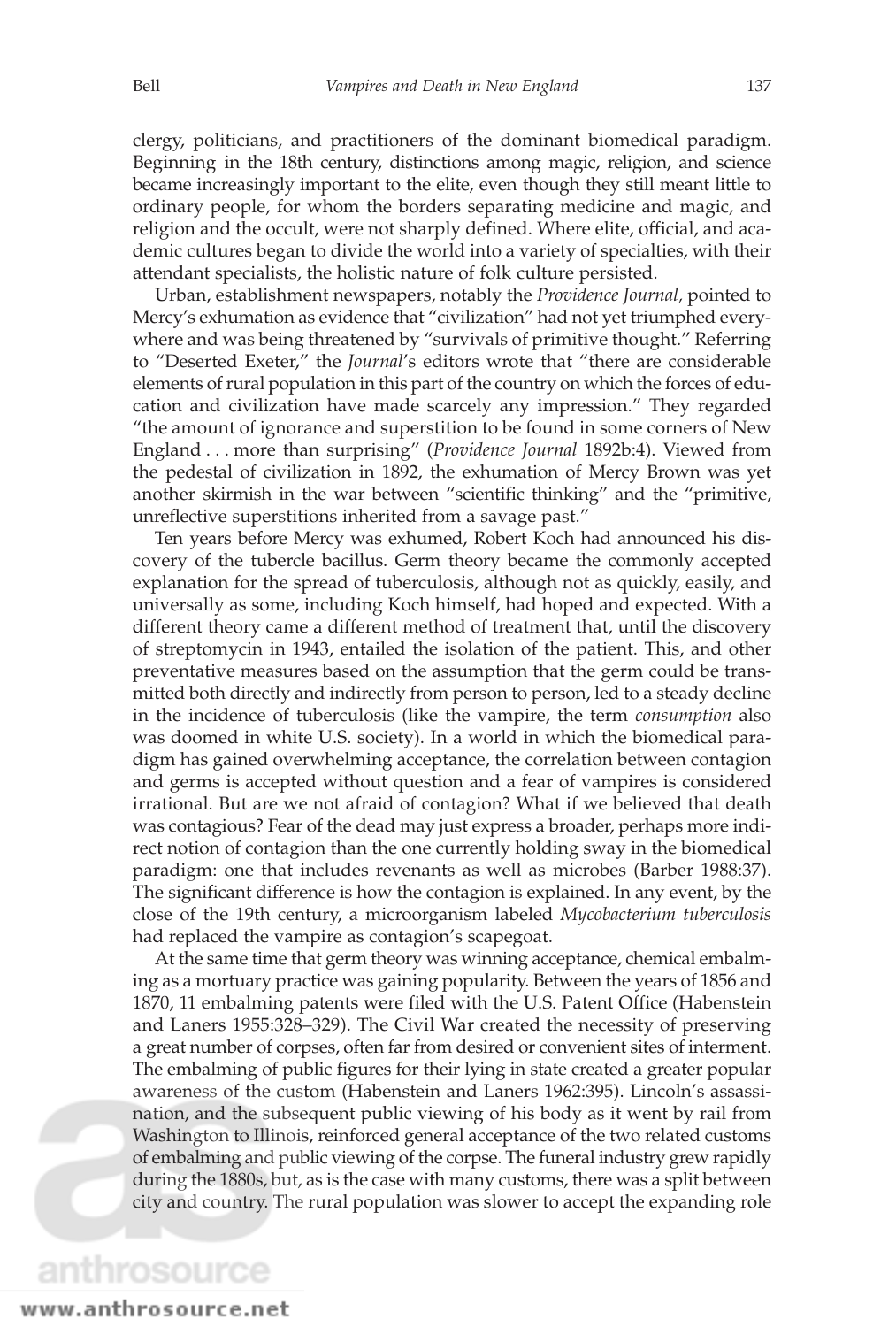of the professional undertaker, which usually included embalming. Earlier in the 19th century, embalming was used as a sanitary measure, particularly during outbreaks of contagious diseases such as smallpox, diphtheria, scarlet fever, and yellow fever. In the latter half of the century, embalming became the socially prestigious choice. In addition to the cosmetic effects of embalming, removal of the blood also renders the corpse inert, preempting, as it were, the creation of a vampire by eliminating the prime constituent. A person who was not dead (by any standard) prior to embalming would be dead (by any standard) after embalming (Barber 1988:84, 174).

By the close of the 19th century in New England, germ theory had become the generally accepted explanation for tuberculosis in white society; embalming and interment by mortuary professionals was the preferred method for treating deceased relatives; and it was widely believed that civilization had won—or was on the verge of winning—the war against superstition. Understandably, vampires disappeared from the New England countryside.

In the vast stretch of human history before the 20th century, disease was an accepted part of life, ever-present and endured. Yet, almost everyone alive in today's industrial states was brought up believing in the inevitable conquest of disease. Vaccines, antibiotics, modern hygiene, and aggressive public health campaigns all but eradicated such feared scourges as tuberculosis, pneumonia, smallpox, polio, and measles. We seemed to be on the way to a disease-free world. Today, however, certain terrible things have shaken our complacency. Antibiotic-resistant bacteria and new infectious enemies, such as AIDS, Ebola, West Nile, and Avian Flu, have appeared and some old ones, particularly tuberculosis and pneumonia, have reemerged. Our microbial adversaries have shown us the vulnerability even of biomedicine. Humbled by our own era's failure to conquer disease, we should acknowledge our affinity with those who endured the fear and uncertainty that tuberculosis embodied in pre-20th-century New England.

#### **References Cited**

Barber Paul

1988 Vampires, Burial, and Death: Folklore and Reality. New Haven, CT: Yale University Press.

Baron, John

1882 Illustrations of the Enquiry Respecting Tuberculosis Diseases. London: T. and G. Underwood.

Bell, Michael E.

2001 Food for the Dead: On the Trail of New England's Vampires. New York: Carroll and Graf.

Benes, Peter

1992 Itinerant Physicians, Healers, and Surgeon-Dentists in New England and New York, 1720–1825. *In* Medicine and Healing. Peter Benes, ed. Pp. 95–112. Annual Proceedings of the Dublin Seminar for New England Folklife. Boston: Boston University. Bowditch, Henry Ingersoll

1977[1862; 1864] Consumption in New England and Is Consumption Contagious? New York: Arno Press.

Brendle, Thomas R., and Claude W. Unger

1970[1935] Folk Medicine of the Pennsylvania Germans: The Non-Occult Cures. Proceedings of the Pennsylvania German Society, vol. 45. New York: Augustus M. Kelley.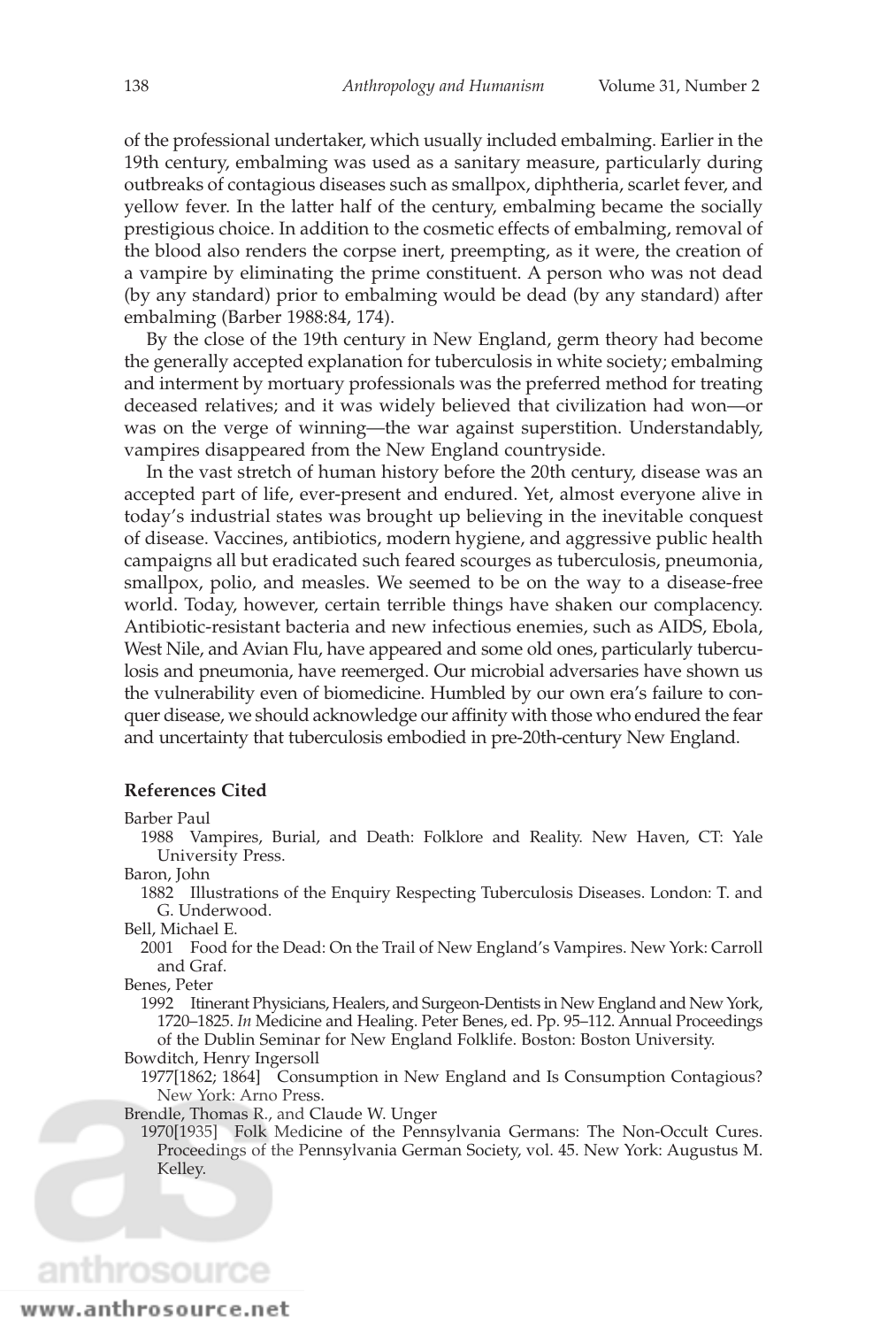Brooke, John L.

1995 "The True Spiritual Seed": Sectarian Religion and the Persistence of the Occult in 18th-Century New England. *In* Wonders of the Invisible World: 1600–1900. Peter Benes, ed. Pp. 107–127. Annual Proceedings of the Dublin Seminar for New England Folklife. Boston: Boston University.

Cavendish, Richard

1987 A History of Magic. London: Arkana.

Cole, J. R.

1888 The History of Tolland County, Connecticut. New York: W. W. Preston. Cumberland Town Council

1796 Town Council Meeting of February 8, 1796. Cumberland, RI: Cumberland Town Council.

Currier, John McNab

1891 Contributions to New England Folklore. Journal of American Folklore 4:253–256. Curtin, Jeremiah

1889 European Folk-Lore in the United States. Journal of American Folklore 2(4):56–59. Dorson, Richard M.

1973 American in Legend: Folklore from the Colonial Period to the Present. New York: Pantheon Books.

Dubos, Rene, and Jean Dubos

1952 The White Plague: Tuberculosis, Man and Society. Boston: Little, Brown. Dundes, Alan

1980 Wet and Dry, the Evil Eye: An Essay in Indo-European and Semitic Worldview. *In* Interpreting Folklore. Alan Dundes, ed. Pp. 93–133. Bloomington: Indiana University Press.

Estes, J. Worth

1992 Samuel Thomson Rewrites Hippocrates. In Medicine and Healing. Peter Benes, ed. Pp. 113–132. Annual Proceedings of the Dublin Seminar for New England Folklife. Boston: Boston University.

Fábrega, Horacio, Jr.

1997 Evolution of Sickness and Healing. Berkeley and Los Angeles: University of California Press.

Frazer, Sir James George

1977[1933] Fear of the Dead in Primitive Religion, vol. 1. New York: Arno Press, Macmillan.

Habenstein, R. W., and W. M. Laners

1955 History of American Funeral Directing. Milwaukee: Bulfin Printers.

Hand, Wayland D., ed.

1961 Popular Beliefs and Superstitions from North Carolina. Vols. 6–7 of Frank C. Brown Collection of North Carolina Folklore. Durham, NC: Duke University Press.

Hodgart, M. J. C.

1962[1950] The Ballads. New York: W. W. Norton.

Hufford, David J.

1982 The Terror That Comes in the Night: An Experience-Centered Study of Supernatural Assault Traditions. Philadelphia: University of Pennsylvania Press. Kan, Sergei

1989 Symbolic Immortality: The Tlingit Potlatch of the 19th Century. Washington,

DC: Smithsonian Institution Press.

Larkin, Jack

1988 The Reshaping of Everyday Life, 1790–1840. New York: Harper Perennial. Latham, Charlotte

1878 Some West Sussex Superstitions Lingering in 1868. Folk-Lore Record 1:1–67. Leaf, Murray J.

2004 Cultural Systems and Organizational Processes: Observations on the Conference Papers. Special issue, Mathematical Modeling and Anthropology: Its Rationale, Past Successes and Future Directions. Cybernetics and Systems: An International Journal 35(2–3):1–20.

## anthrosource